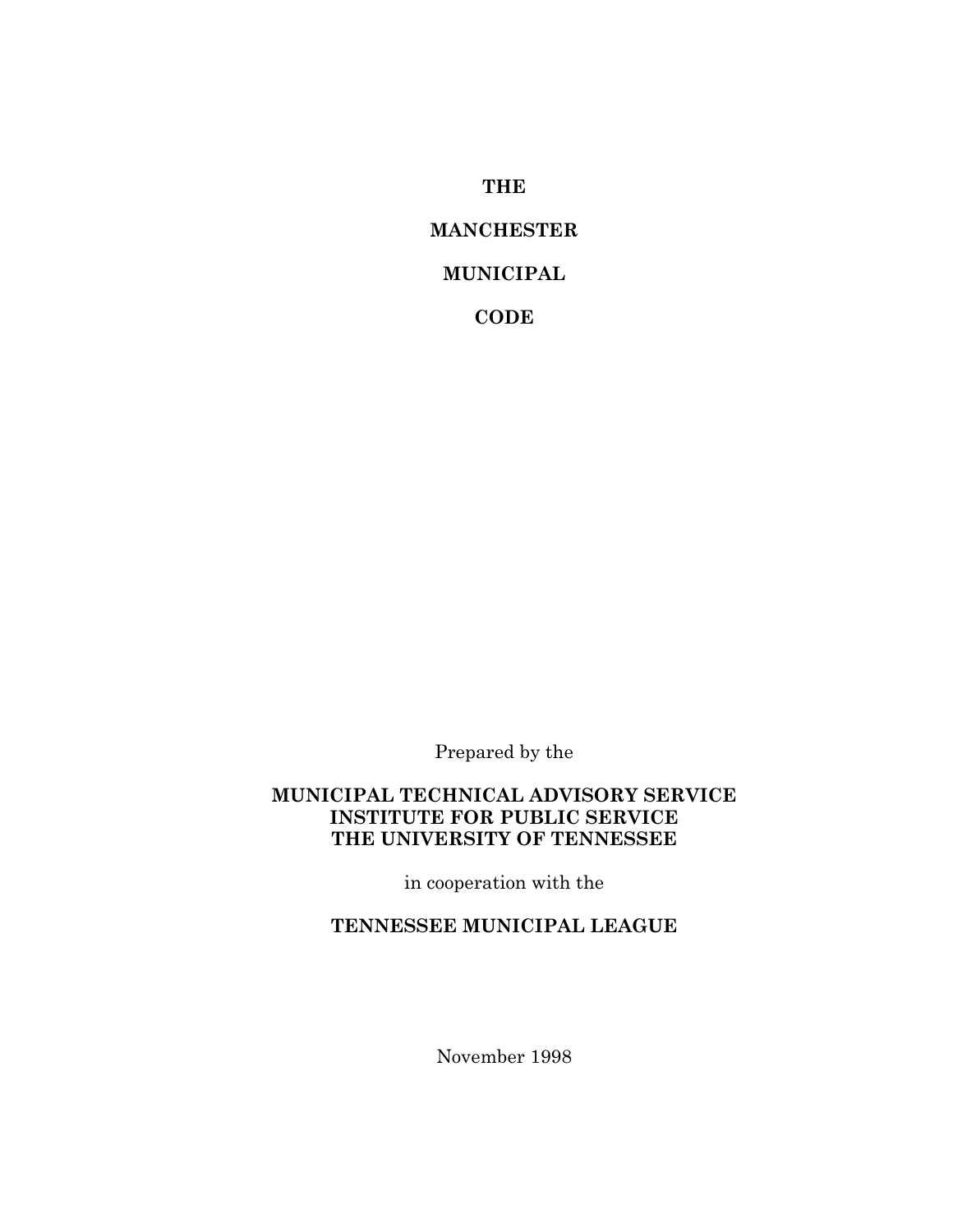*Change 20 May 7, 2019*

## **CITY OF MANCHESTER, TENNESSEE**

## **MAYOR**

Lonnie J. Norman

## **VICE MAYOR**

Bill Nickels

#### **ALDERMEN**

Bob Bellamy Chris Elam Ryan P. French Marilyn Howard Mark Messick

## **FINANCE DIRECTOR**

Bridget Anderson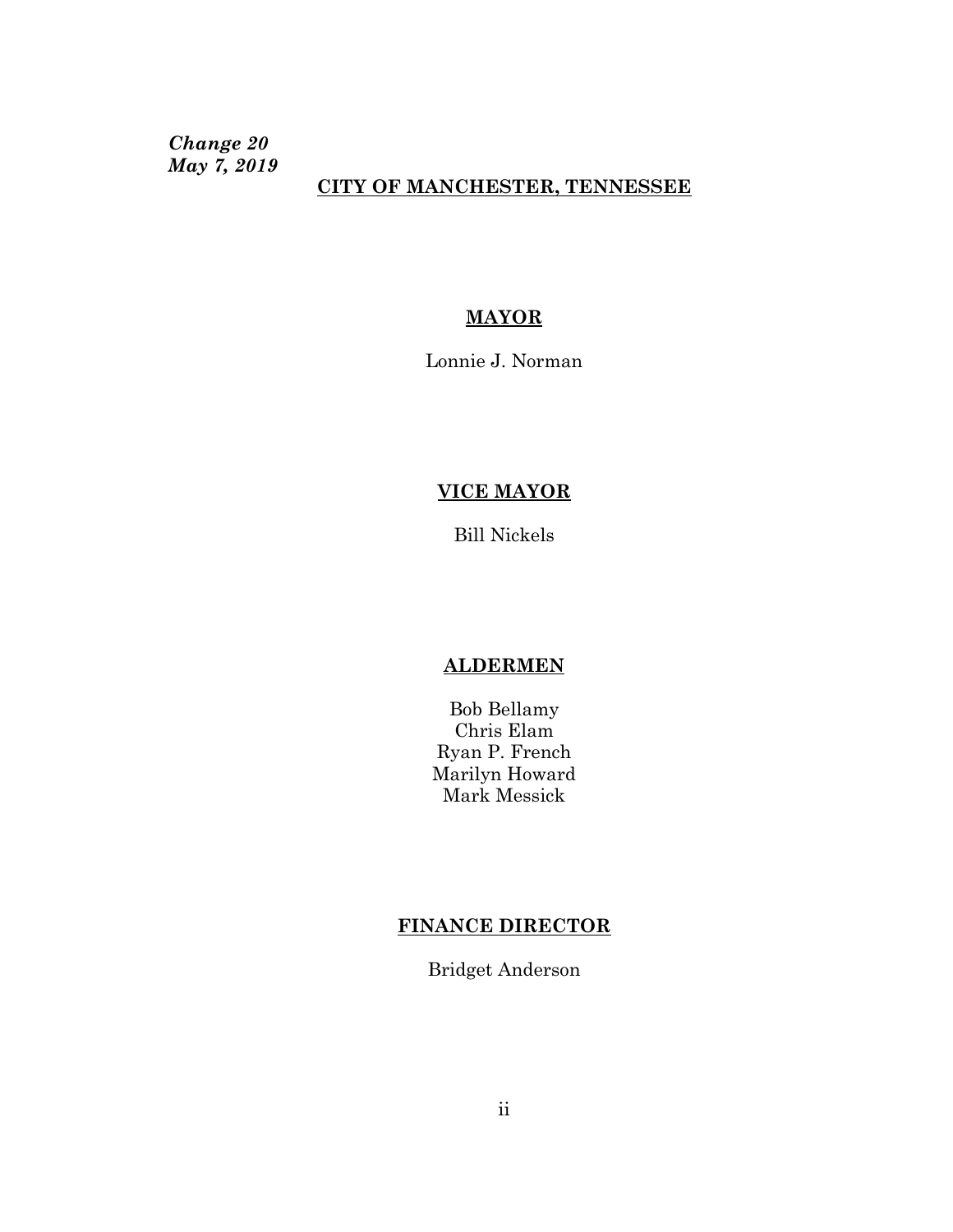#### **PREFACE**

The Manchester Municipal Code contains the codification and revision of the ordinances of the City of Manchester, Tennessee. By referring to the historical citation appearing at the end of each section, the user can determine the origin of each particular section. The absence of a historical citation means that the section was added by the codifier. The word "modified" in the historical citation indicates significant modification of the original ordinance.

The code is arranged into titles, chapters, and sections. Related matter is kept together, so far as possible, within the same title. Each section number is complete within itself, containing the title number, the chapter number, and the section of the chapter of which it is a part. Specifically, the first digit, followed by a hyphen, identifies the title number. The second digit identifies the chapter number, and the last two digits identify the section number. For example, title 2, chapter 1, section 6, is designated as section 2-106.

By utilizing the table of contents and the analysis preceding each title and chapter of the code, together with the cross references and explanations included as footnotes, the user should locate all the provisions in the code relating to any question that might arise. However, the user should note that most of the administrative ordinances (e.g. Annual Budget, Zoning Map Amendments, Tax Assessments, etc...) do not appear in the code. Likewise, ordinances that have been passed since the last update of the code do not appear here. Therefore, the user should refer to the city's ordinance book or the finance director for a comprehensive and up to date review of the city's ordinances.

Following this preface is an outline of the ordinance adoption procedures, if any, prescribed by the city's charter.

The code has been arranged and prepared in loose-leaf form to facilitate keeping it up to date. MTAS will provide updating service under the following conditions:

(1) That all ordinances relating to subjects treated in the code or which should be added to the code are adopted as amending, adding, or deleting specific chapters or sections of the code (see section 8 of the adopting ordinance).

(2) That one copy of every ordinance adopted by the city is kept in a separate ordinance book and forwarded to MTAS annually.

(3) That the city agrees to pay the annual update fee as provided in the MTAS codification service charges policy in effect at the time of the update.

When the foregoing conditions are met MTAS will reproduce replacement pages for the code to reflect the amendments and additions made by such ordinances. This service will be performed at least annually and more often if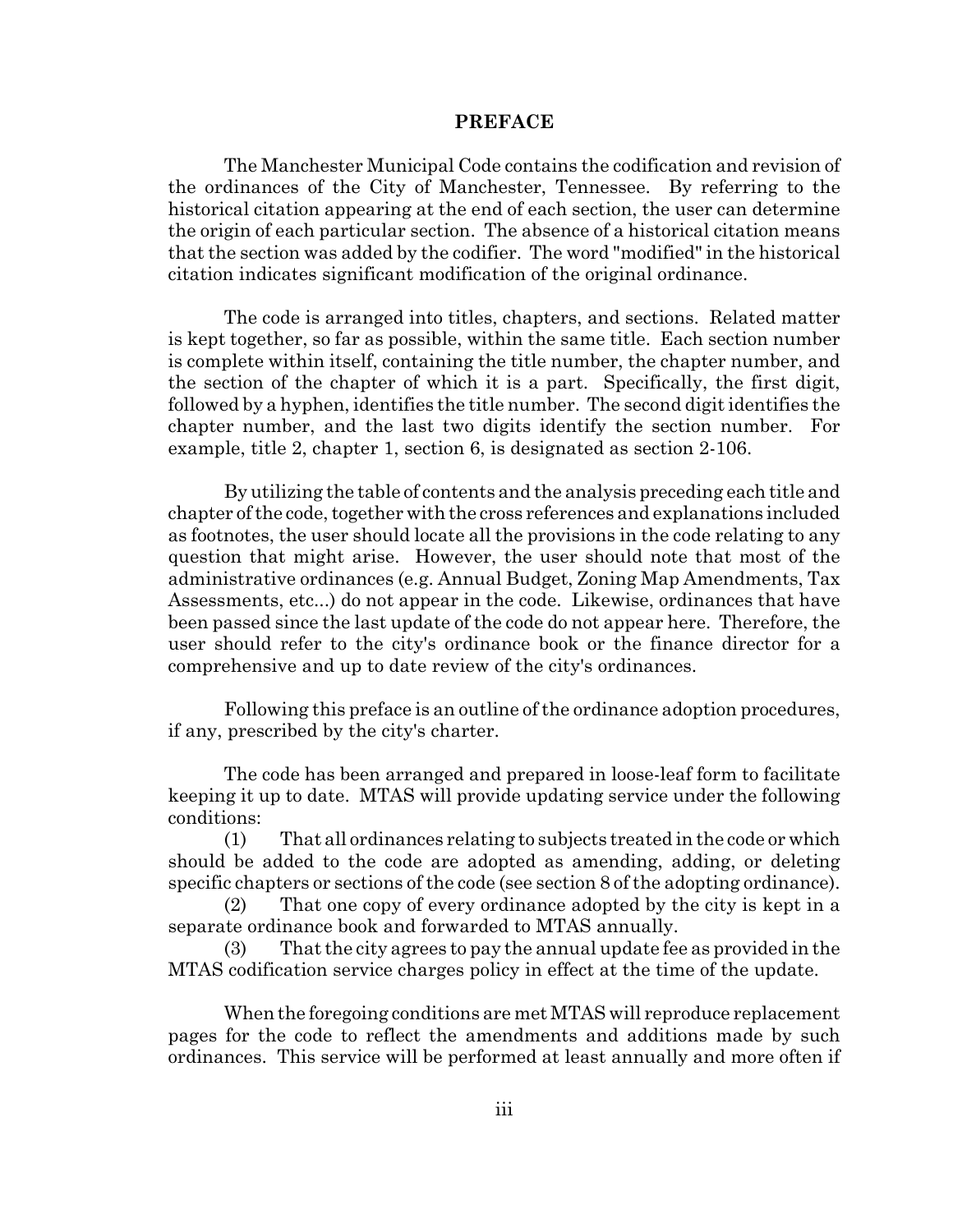justified by the volume of amendments. Replacement pages will be supplied with detailed instructions for utilizing them so as again to make the code complete and up to date.

The able assistance of Sandy Selvage, Administrative Services Assistant, Linda Dean, the MTAS Sr. Word Processing Specialist, and Bobbie J. Sams, Word Processing Specialist who did all the typing on this project, and Tracy Gardner, Administrative Services Assistant, is gratefully acknowledged.

> Steve Lobertini Codification Specialist